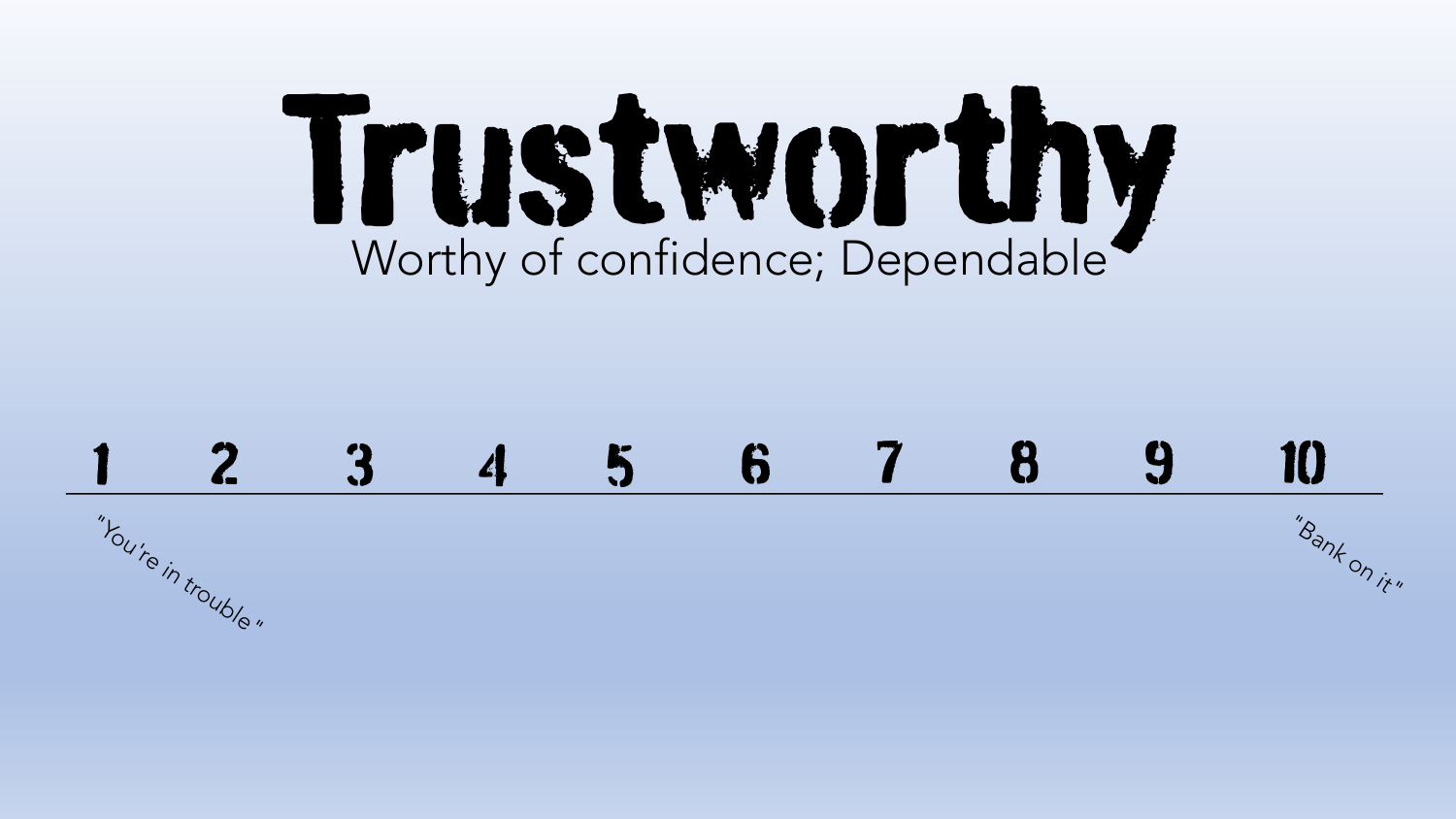Though I am the least deserving of all God's people, He graciously gave me the privilege of telling the Gentiles about the endless treasures available to them in Christ. I was chosen to explain to everyone this mysterious plan that God, the Creator of all things, had kept secret from the beginning. God's purpose in all this was to use the church to display His wisdom in its rich variety to all the unseen rulers and authorities in the heavenly places. This was His eternal plan, which He carried out through Christ Jesus our Lord.

Ephesians 3:8-11 (NLT)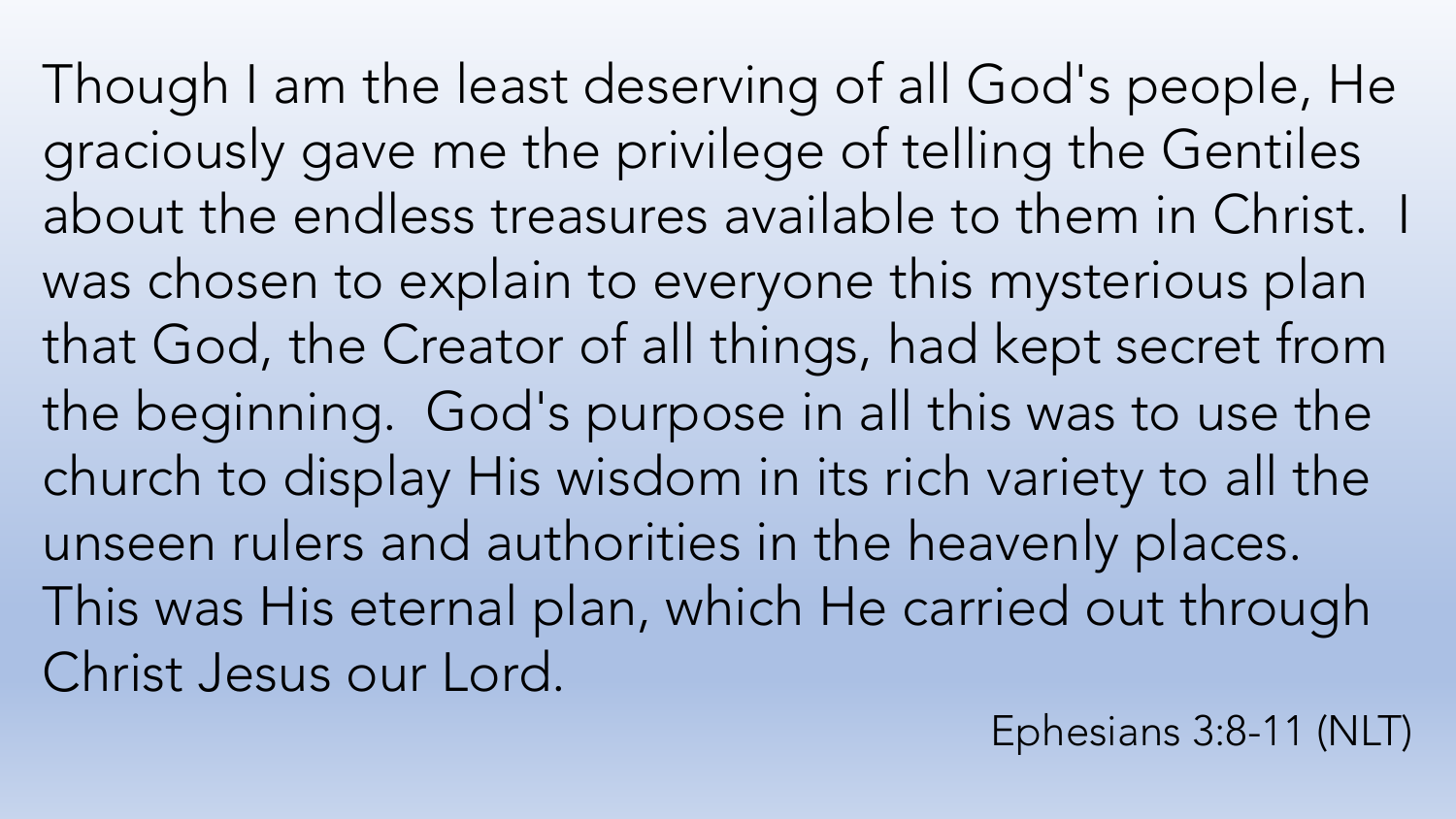I am writing these things to you now, even though I hope to be with you soon, so that if I am delayed, you will know how people must conduct themselves in the household of God. This is the church of the living God, which is the pillar and foundation of the truth. 1 Timothy 3:14-15 (NLT)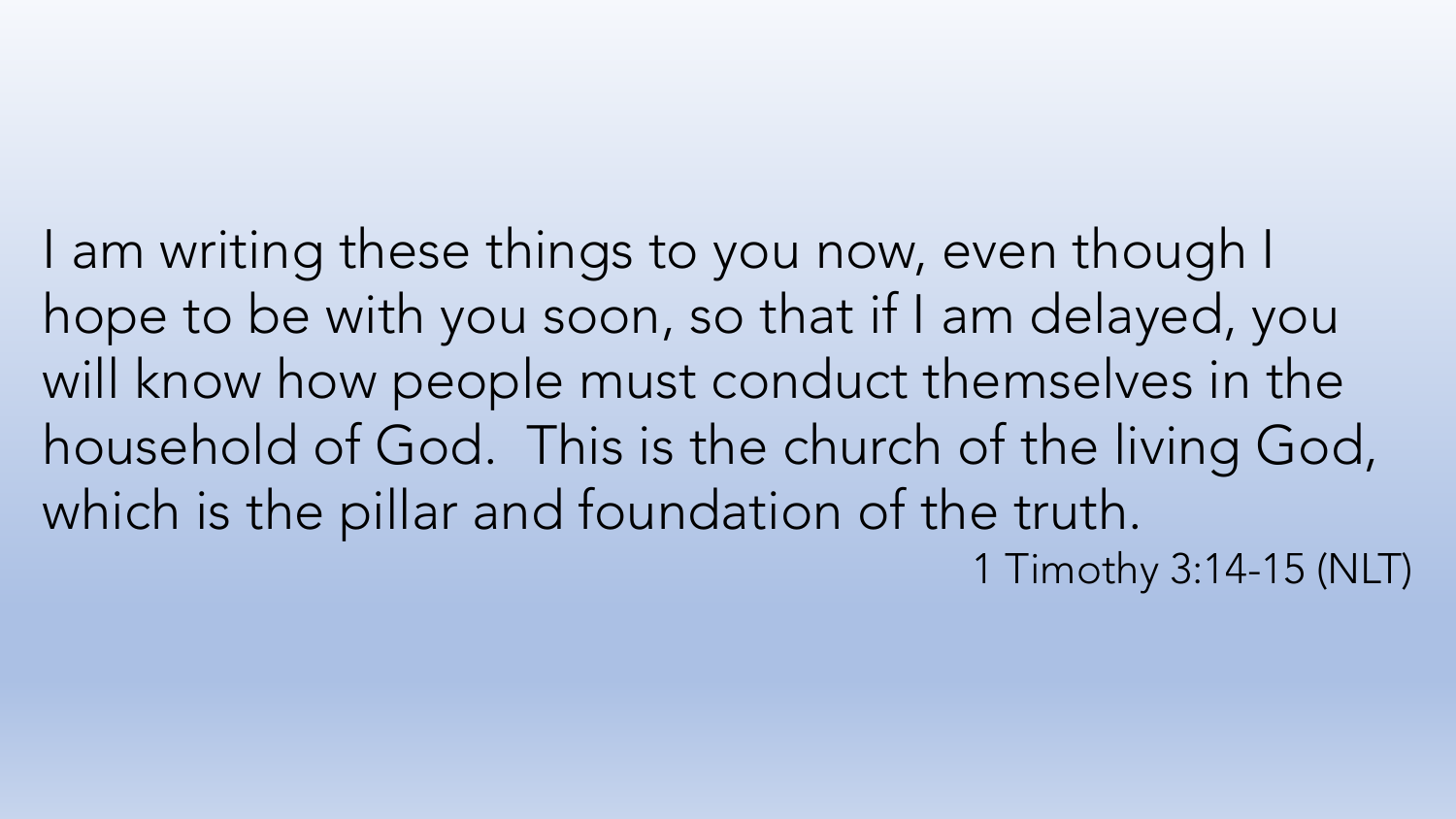…He was a murderer from the beginning. He has always hated the truth, because there is no truth in him. When he lies, it is consistent with his character; for he is a liar and the father of lies. So when I tell the truth, you just naturally don't believe me!

John 8:44b – 45 (NLT)